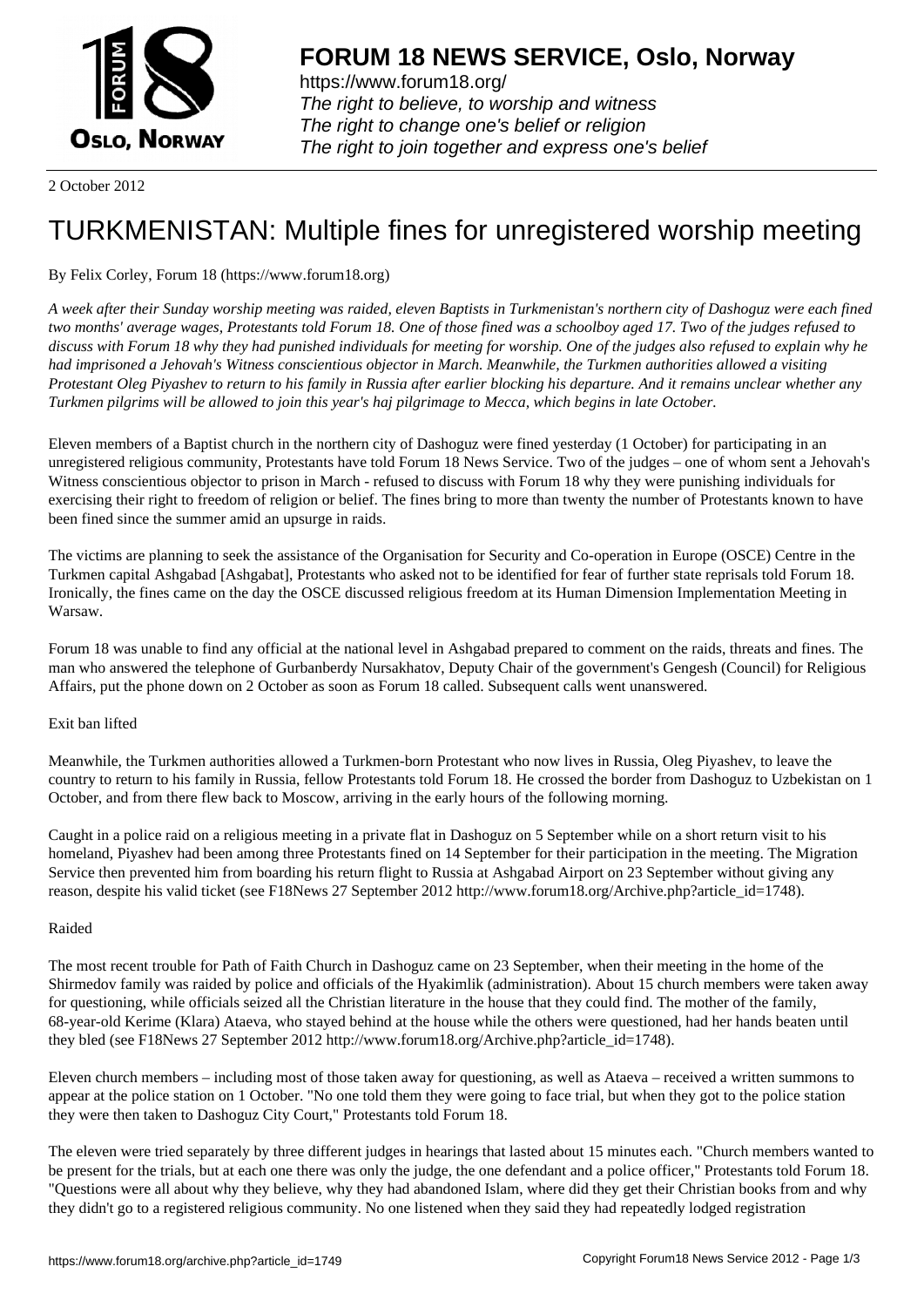All eleven were found guilty of violating Article 205 of the Code of Administrative Offences ("violation of the law on religious organisations"), which carries a punishment of fines of between five and ten times the minimum monthly wage for refusing to register a religious community or participating in an unregistered religious community. They were each fined 750 Manats (1,500 Norwegian Kroner, 200 Euros or 260 US Dollars). This represents about two months' average wage in Dashoguz for those with work.

"The verdicts state that the fines cannot be appealed," Protestants complained to Forum 18. "Church members insist they were doing nothing wrong and want to challenge the verdicts. But they have no lawyer and doubt that any lawyer would be brave enough to help them. That's why they intend to appeal to the OSCE Centre."

#### No comment

Eight of those fined were from the Shirmedov family, the youngest a schoolboy of just 17. "They have never been fined for their religious activity before," Protestants told Forum 18.

The church's leader, 75-year-old Begjan Shirmedov, his wife Ataeva, as well as their son Shohrat, were fined by Judge Geldimurat Roziev. He had sentenced Jehovah's Witness conscientious objector Zafar Abdullaev to two years' imprisonment on 6 March (see F18News 18 April 2012 http://www.forum18.org/Archive.php?article\_id=1691).

Judge Roziev listened as Forum 18 explained who was calling, then refused to discuss the fines on the Protestants or the imprisonment of Abdullaev. "We don't give information by telephone," he insisted on 2 October. "Come here to the court and you can collect a copy of the verdicts."

At least some of the others were fined by Judge Italmaz Bayhanov. However, he was equally unprepared to discuss the fines. "If they're unhappy with the decision, let them come here," he told Forum 18 from the court the same day. He then put the phone down.

#### More threats

On 2 October, some church members went to the religious affairs department of the Hyakimlik to try to have the fines overturned. They met the head of the department, Regional Imam Rovshen Allaberdiev, and his deputy, Hudainazar Artykov. Protestants told Forum 18 Artykov appears to have been the one to initiate the 23 September raid and the subsequent punishments. "The police and other officials all listened when he gave orders," they noted.

After the church members showed them the verdicts handing down the fines and pointed out how difficult many of those fined would face in paying, Artykov appeared unmoved. He again threatened church members.

## How many haj pilgrims?

Although the haj pilgrimage to Mecca is expected this year to be between 24 and 29 October, Forum 18 has been unable to find out how many pilgrims the Turkmen authorities will allow to travel. A presidential decree is usually issued several weeks before the start of the haj, with the one state-sponsored aeroplane of pilgrims normally flying from Ashgabad to Saudi Arabia a week before the start of the haj itself. However, no public announcement for this year's haj appears to have been made by 2 October.

The repeated refusal of Nursakhatov, the Deputy Chair of the Gengesh, to answer any questions has prevented Forum 18 from finding out from him.

The woman who answered the phone of the Saudi Arabian Embassy in Ashgabad on 5 September suggested that Forum 18 could send a written question to the Consular Department. Forum 18 wrote that same day to ask what quota the Saudi authorities assigned to Turkmenistan, how many pilgrims were expected to travel this year and whether pilgrims can travel on the haj independently or only as part of the state-sponsored group. However, no reply had been received by 2 October.

The government normally allows only one airliner of people (normally 188 people) a year to go on the haj, out of a possible Saudi Arabian-allocated quota of about 5,000. The 188 people include MSS secret police officers. In 2009, the government allowed no haj pilgrims to travel at all. The total for the November 2011 haj – just 186 – was the lowest figure (apart from 2009) since 2002 (see Forum 18's Turkmenistan religious freedom survey http://www.forum18.org/Archive.php?article\_id=1676).

A religious affairs official in Mary Region admitted to Forum 18 in August that "thousands" of people are in the queue in his Region alone for a place on the haj, whose numbers are severely restricted by the government. Those who may be selected from Mary Region are among those who lodged applications in 2004 or 2005. "We check first to make sure they are still alive," the official told Forum 18 (see F18News 17 August 2012 http://www.forum18.org/Archive.php?article\_id=1733). (END)